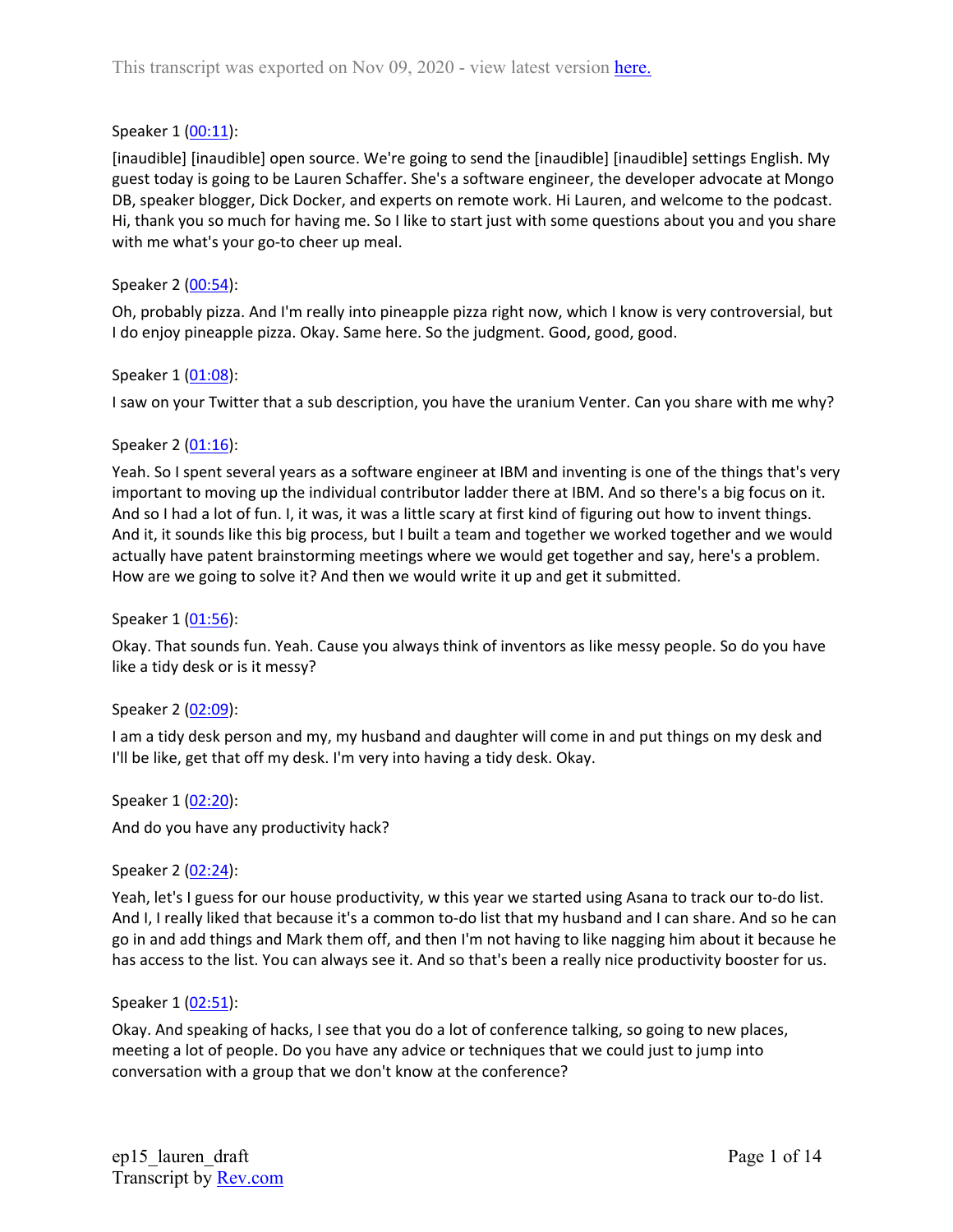### Speaker 2 ([03:08](https://www.rev.com/transcript-editor/Edit?token=A6t1TP51K9EwJn9gWpC3oZBzm8RZ3bjHWfh8MBRcUb3LSk2nzhjmVSI8CtFnzxbcFp-fi9z7TjbjddxMwC8MUT2CIgI&loadFrom=DocumentDeeplink&ts=188.7)):

That is a really great question. I'm an introvert. So I have to really psych myself up to go like mingle with people. My favorite go-to question is tell me something that you're passionate about. And so that gives people the option of talking about something they're interested in at work, or maybe their favorite TV show or their favorite hobby. And you get really interesting conversations that way.

### Speaker 1 ([03:31](https://www.rev.com/transcript-editor/Edit?token=HY_4dGnvakS-6SpTpqoNBAKfsJhEy4FcCGc48cehR4L0yn3CW8CpRaRVhrrKUnh7n4ETsOBnt1zEO2EWBi6q5pG6AHI&loadFrom=DocumentDeeplink&ts=211.95)):

You're a developer advocate. And could you please talk about your role in what you're doing a day? Because I think that's a kind of new-ish role in, in Latin America. It's not as common and people don't know how to get there.

#### Speaker 2 ([03:50](https://www.rev.com/transcript-editor/Edit?token=qJPLrEMeJP2UGh79C7QtWCrYrr4cDXkuT3ZnYgjnu6nvbb8dB0BV76U3RB7RB5h-mb3ktt49T88R2yCe5kfOAW71qhM&loadFrom=DocumentDeeplink&ts=230.88)):

Yeah. So a developer advocate is a relatively new role. So a developer advocate, our job is in the developer community to be an advocate for our company, and then back in our company to be an advocate for the developer. So we're really advocating both ways. And so we, we do that in a few different ways. So we create content, we do things like write blog posts, create sample apps, create YouTube videos, do podcasts, speak at conferences. And then we also try to be the voice of the developer. So we're trying out the new features and saying, I don't know if this is going to work, or this documentation is confusing, or I've talked with developers and this is kind of the trend, or this is where things are a little bit trickier. And we try to bring that feedback back to the company to make our products better.

### Speaker 1 ([04:41](https://www.rev.com/transcript-editor/Edit?token=zpA3Zs3gMIfBD2Lncy2GG_92lMsCH5HoCCYp_H_5WgGxx_sBYQeWpKwjIlxMcWC6iI41OW8jfcigE6hDueZi6xbhUBc&loadFrom=DocumentDeeplink&ts=281.22)):

What was your transition into that role? Because you're a software developer, right?

#### Speaker 2 ([04:46](https://www.rev.com/transcript-editor/Edit?token=R2PhaBpj0liMKv-iTJBnca4nH993AzOxHsqehg6LrjaX-zbwVvlEUJbwHv0VpJ5upu2JK08wyW7vYnXrICcHEbM16B8&loadFrom=DocumentDeeplink&ts=286.08)):

Yes. So I spent eight years as a software engineer and I kind of started doing developer advocacy on the side without realizing I was doing it. So my manager was like, Lauren, we need someone to start writing about this feature and talk about our, our latest release. And so I created a blog post to do it. And then the next quarter I was like, let me do a video and give a video tour. And I was like, this is fun. And then my manager told our whole team, Hey, we need to be out speaking at developer conferences. And I was like, I don't know how to do that, but I'm going to try. And like, I was the only one who did it. And I was like, this is amazing. Like the company is paying me to travel around the world. And like, that is so cool. Like I went to Europe for the first time and the company paid for it. Like, that's awesome. Yeah. So I started doing it in bits and pieces. And then I was like, I kinda like this. I kind of like being able to do different things all the time. So I get, I still get to write code, but I also get to do the other pieces that I like as well.

#### Speaker 1 ([05:45](https://www.rev.com/transcript-editor/Edit?token=my11h5FjI3jG7vXViHkppG5-1cG669rzs9ECHo7S7tUR030u3upT6hjfBT2pBfawvcGkuJ4NXJOxkXldCS2YiBq7RHs&loadFrom=DocumentDeeplink&ts=345.63)):

Okay. And what would be the skills that we need to invest in to transition to a developer advocate?

# Speaker 2 ([05:55](https://www.rev.com/transcript-editor/Edit?token=bDzjk8_he0BXGC-M28sEZq4r-lsW8oME8CrY4h-PKfMBaSx4t3R5i00h2yjDjELM-dlzaFwKyiboeJigwLK3ppJtqMI&loadFrom=DocumentDeeplink&ts=355.23)):

I think one of the most important skills is empathy. So really thinking through how it makes people feel and listening and not just being like, well, that feature works is designed. Like that's not our attitude. So empathy is really important. Okay. And then like more, I guess, other skills that are important are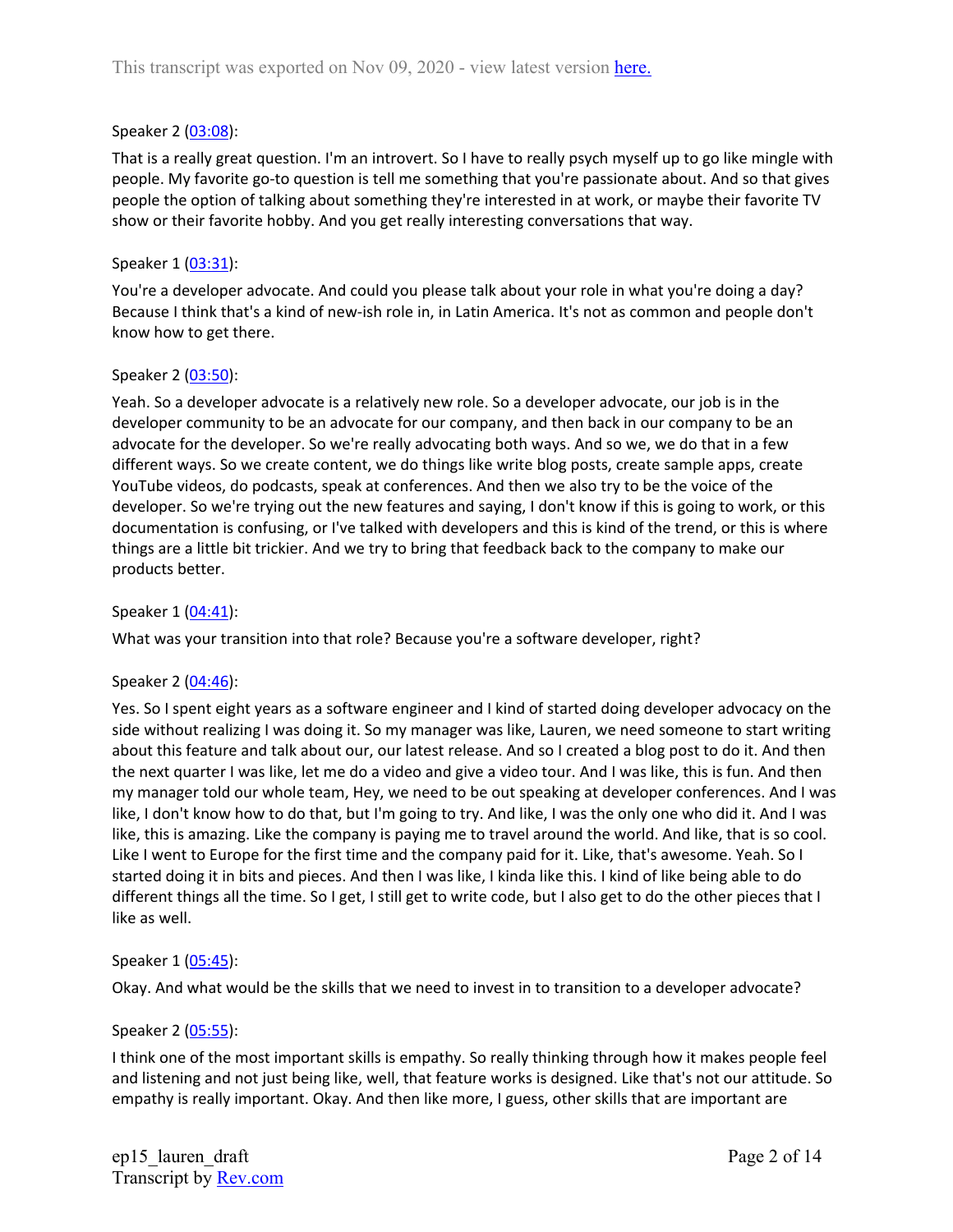writing. So being able to write in an easy, to understand way and public speaking, which is a little scary to get into, but you, you get better every time you do it.

#### Speaker 1 ([06:28](https://www.rev.com/transcript-editor/Edit?token=RTeft_VtArL-1d82cGDou7o8sF8bYxcNGiuBiRiDXCPMulWBFnPi4Bsz4dlBqgkMFoUe7W-c0tIV_3OkC6UbIeHjzIw&loadFrom=DocumentDeeplink&ts=388.23)):

Nonetheless. One is, if I ask you to describe yourself, but using only one word, which word would you choose?

#### Speaker 2 ([06:36](https://www.rev.com/transcript-editor/Edit?token=9nlxVZtcWBQY2uZWiulCQfROavk5R_BVYYG9ZXBtkJVo_oX9kCt-pKwT8sa3WlezKd6n_F5hVgJ9yekuClGyElONJr4&loadFrom=DocumentDeeplink&ts=396.28)):

Hmm, that's a good question. I would say detailed. I, I really like to think about the details of things and making sure that they have that there's a spirit of excellence to them. So I like to go through and make sure that they're really high quality.

Speaker 1 ([06:57](https://www.rev.com/transcript-editor/Edit?token=c-kIuyeYuG4cVWbRzbXeSwqv5sAQ6hHUI2DZqCK61IOE6zfTs2_x5NBLPefGPPxjGf6IBBl7gIeBYfvhJO_ZV_dxXZY&loadFrom=DocumentDeeplink&ts=417.7)):

That's good. And that's in everything you do, or

#### Speaker 2 ([07:01](https://www.rev.com/transcript-editor/Edit?token=B5vtQobkvPzW2HTzrQekI7WHMrkrz1Y4ngMkMqQC52K3oWND16U0-dZQAk6M2cl60NvUajbkVOYngwc4-fDbtULxnZA&loadFrom=DocumentDeeplink&ts=421.27)):

It does span different, the different areas of my life. I think as I've gotten older, I've gotten better at realizing when things don't matter as much. And so, okay. This doesn't need to be like completely perfect, completely excellent. But then if I'm doing something that does matter, I like to make sure that it's very high quality.

#### Speaker 1 ([07:20](https://www.rev.com/transcript-editor/Edit?token=_y16thk_hAGfDiQs0kwsRCR2cO9A3iJ3BxQgUPHp-wYIWqhqM5fSgy7FD78Cfsd2NeVMtQryUlcX0e6QeLY7QcOey1A&loadFrom=DocumentDeeplink&ts=440.68)):

We're going to start with this subject if that's okay with you, let's do it. Okay. So you had a popular talk called does remote remote work really work? I saw that at [inaudible] last year. That's where we met. Yes. And do you then try to convince people to jump in the remote work lane, but you show ways of how to, how to do that. But now on March of this year, everybody was forced or everyone that was fortunate enough to, to be able to do so was forced into switching overnight to like an office work from home environment. And what that brought is that there's a lot of poorly designed spaces because we're in the kitchen where two or three people are in a, the dinner table with kids around. So the purpose of this episode is going to be to talk about how to, how we can improve the current situation, because none of us, or at least not everybody has like a background in doing so. So I would like to have this Doug bean or the theme of this episode be remote work 2.0, because we're, we're already there, but first let's talk about how you got into remote work. How was your transition into it?

#### Speaker 2 ([08:43](https://www.rev.com/transcript-editor/Edit?token=B32KF8jOgE2EU-FXhz0t9ziWQRY-OlxGNS8VrV1Qbtc-EQxuMX1RaUnTzh5dlr9Pcu7NUab8RAz_pCKXVR3MsgMi6AQ&loadFrom=DocumentDeeplink&ts=523.39)):

Yeah, so my, my transition was honestly pretty hard for me. I'm gonna, I'll give you a little bit of history. So back in 2009, I started a job in North Carolina. It was my first full-time job out of college. And my fiance at the time started a job in Maryland. So we were several driving hours away from each other. And then in 2010, we got married and I moved up to Maryland to be with him. And I began working remotely full time. And I was one of the few remote people on the team. And I knew that I was missing out on hallway conversations. Like I knew when they hung up the phone with me, they were, they were still talking. They were going to talk about their weekend or probably not the Kardashians, but whatever TV show that they were watching. And I knew I was missing out, I didn't have local friends.

Speaker 2 ([09:31](https://www.rev.com/transcript-editor/Edit?token=ldWt-t2Re1hBmCrQT01CtBt_dUtD-Jtude_6iYjQyJj0rWwWo00a4MwpzNgkZL4rProVmXlo8DD72KIYmK4UuUucrAY&loadFrom=DocumentDeeplink&ts=571.14)):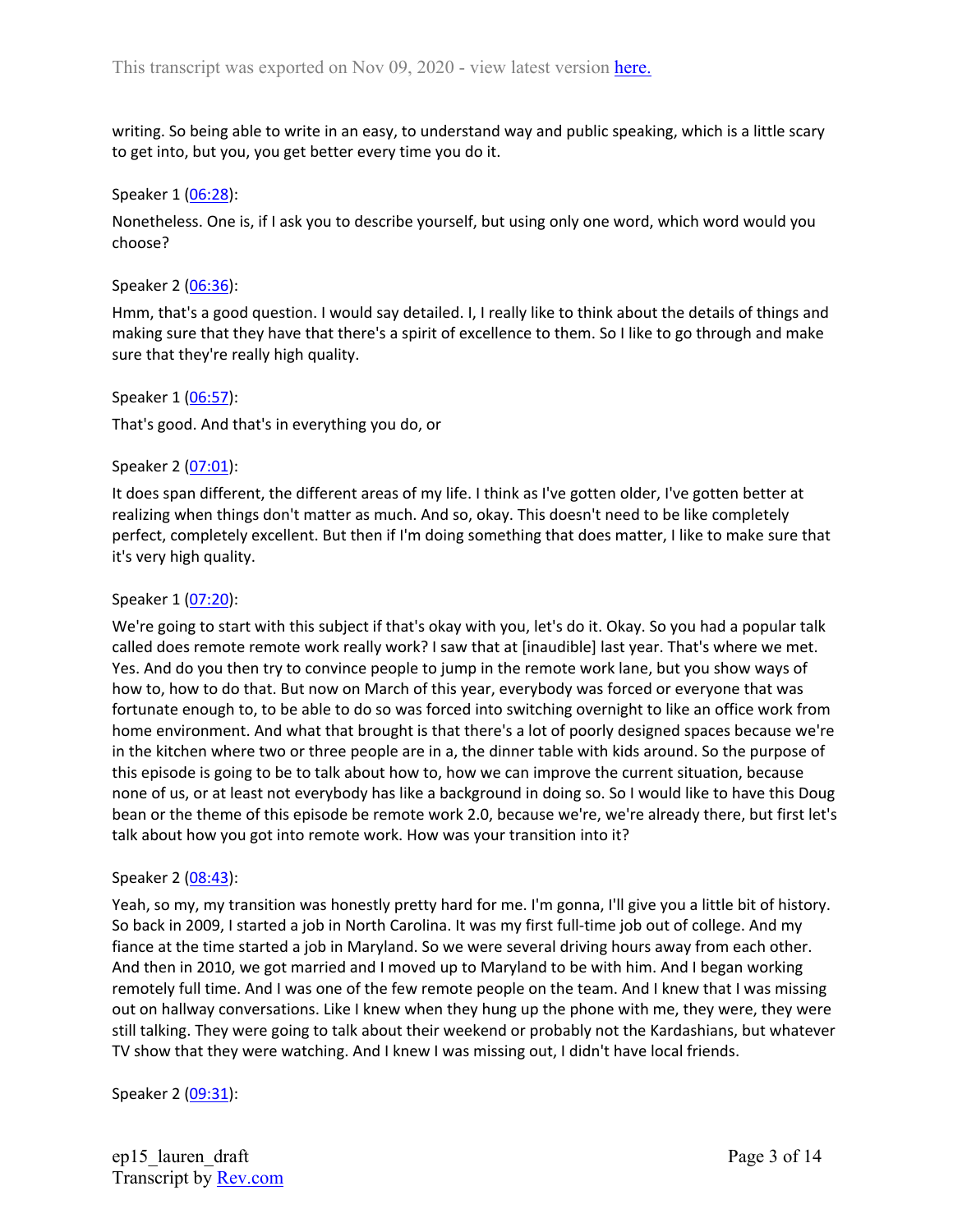And my husband was the only person that I saw regularly. The other thing that was hard as I was living with my husband for the first time I picked up his snacking habits and I started gaining weight and I, I really struggled for about six months to adjust. It took me a while to get a rhythm at work, to get used, to not seeing people on a daily basis and to begin making local friends. So for six months it was really, really hard. And now I love it. And I'm a huge advocate for him at work. And I don't really want to go back in an office, but I will acknowledge it was a hard transition at first. Okay.

# Speaker 1 ([10:08](https://www.rev.com/transcript-editor/Edit?token=5XNIu-gxNPpUPRiJGI-D3_2-WdvKayYkUeuVRpxA23dDPGj6ks8x46RkMwG1w0bFAWkwr2-_ZxD1RTK9_McMkv275xI&loadFrom=DocumentDeeplink&ts=608.24)):

And what would you say was the toughest change for, for that transition?

#### Speaker 2 ([10:14](https://www.rev.com/transcript-editor/Edit?token=32cLcuxUOgDKEb_Yls5Ffwyeg6Y_n05N1F7DAwQkkWN7Y2X8AAdy7mg-BSXhkOlp8hofNv_TCoNEXCAz-MMtqSGiAm4&loadFrom=DocumentDeeplink&ts=614.12)):

I think it was not seeing people regularly because I went from having local friends to not having them and not really being plugged into the local community. So it was hard to figure out how to make local friends. Okay.

#### Speaker 1 ([10:27](https://www.rev.com/transcript-editor/Edit?token=CLHqWTeusrLaYRPXvVFn-ygfw39ya8iXrum3R98c06u4H3h30iF5JCircTxyFyRz0X-HAAsvgPdUq5xSQZWcrI3CdWQ&loadFrom=DocumentDeeplink&ts=627.83)):

And there's like a trend in, well, I've seen it mostly on Twitter where people are starting to share their setups and you can see like two or three monitors and like a gamer chair and all of these fancy things that are not available to most people. So can you talk about your, your setup right now?

#### Speaker 2 ([10:46](https://www.rev.com/transcript-editor/Edit?token=z1c27RJUc0lmiEzHqavlB57CEhhi15e1suHGWRlmrl0uLWGxRdhem57N1HWjy6tdbMB_i39uNrC5a7m-cPgPullO3hQ&loadFrom=DocumentDeeplink&ts=646.73)):

Sure. So I I've been building this up for 10 years. My first year I spent on a card table, just a folding table. I don't recommend it, but I got by, I now have what I call mega desk, which is a desk from Ikea with my monitor, from my work, my laptop sitting beside it, up on a stand and then as well, a personal computer and personal monitor. And it's all here in one big mega desk chair from Costco. I love Costco.

#### Speaker 1 ([11:22](https://www.rev.com/transcript-editor/Edit?token=aKtZonnYh53KImh_QeJpAcYCt-kVCPO5IdlQxvy2eZPKGcu7s2KNUyswA-N-fcu-5ANxFOyQrZEdrmRaxsHDNVnq5TM&loadFrom=DocumentDeeplink&ts=682.52)):

That's good. And in not everything has to be super fancy and expensive. Can you talk about like a small purchase that didn't really improve your setup?

#### Speaker 2 ([11:34](https://www.rev.com/transcript-editor/Edit?token=2_95oEg5Ci9jXoTvJW31NH3pCR-YCWGcYcM5zqpLQY7XgAbpahRjuQJ8Lgkk_meQD2LHFgtS9flSHH1PwY-YoWAlfTE&loadFrom=DocumentDeeplink&ts=694.97)):

So I don't know if they still have them, but I Kia used to sell keyboard trays that you could attach underneath the desk. And so, but I did Google and Amazon sells them now. So if you're working from just a regular table, you can get a keyboard tray that attaches underneath your table, and that gets your, your keyboard at the right height for where you want to type. And it's amazing.

#### Speaker 1 ([11:58](https://www.rev.com/transcript-editor/Edit?token=0PCr4AHavnR9DZl-Cbw_tmWgGbcJ1JJ8cQtOyCjrSIiiBmuCrI2AMVl3DyrL26hr2gU1ezdqeLFmRBx52eLBz_Y3oQo&loadFrom=DocumentDeeplink&ts=718.02)):

Okay. And let's talk about the other side. If you have like a thousand dollars to invest in your set up, what would you, what would you get?

#### Speaker 2 ([12:09](https://www.rev.com/transcript-editor/Edit?token=Q7Ws7MOD1XOtIaToTQwKaledCQS4kIlsRLLEIXd0S4efDWnPATtsZSfJR0wGRigtvD_4oUOO9vOfXJ2kiYDKwlw_mU8&loadFrom=DocumentDeeplink&ts=729.54)):

I would love to try a treadmill desk. Okay. I have no interest in the standing desk. Like standing does not appeal to me, but I feel like if it was a treadmill desk and I was walking, I think I would enjoy that.

Speaker 1 ([12:21](https://www.rev.com/transcript-editor/Edit?token=iBmBWeEUGrgN7Nkm--4iRqYaqaI062pe_Gd5CpC1nJkqOc6Dz2jMaFMoZ0E8XwHittVY1QsQVn8em_98WPnFzo34Jmw&loadFrom=DocumentDeeplink&ts=741.72)):

ep15\_lauren\_draft Transcript by [Rev.com](https://www.rev.com/)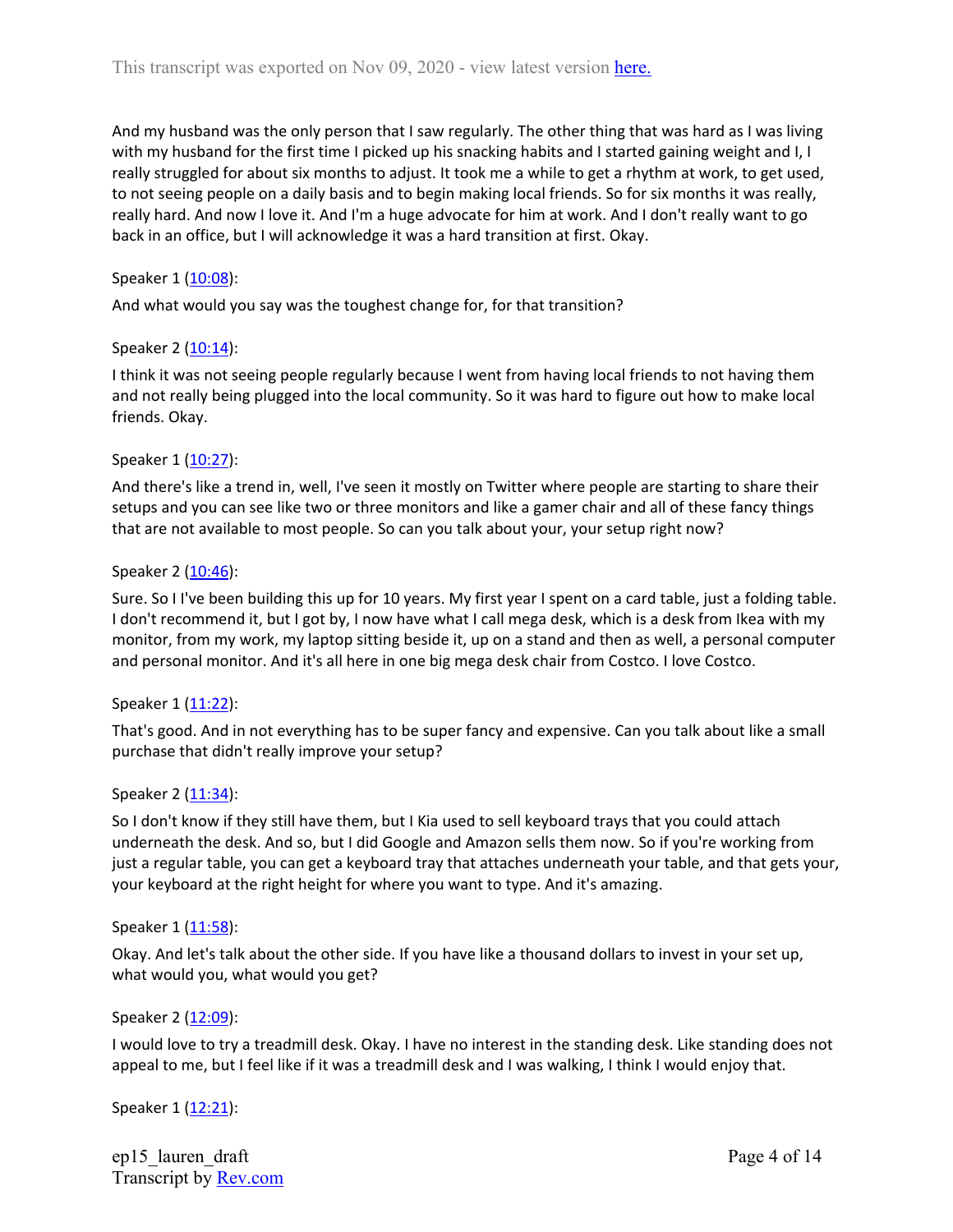Anything else that you think we're missing about your transition to remote work that you want to talk about?

### Speaker 2 ([12:28](https://www.rev.com/transcript-editor/Edit?token=4GuD8_DM0vkGdH7DdGgQZFdp3jEydLLX4o3Kz4HJzUBQ6TLrf0W85jEq_0E9yhqsBdHzDkEzO9n1qMUbl7cNVZKMYkQ&loadFrom=DocumentDeeplink&ts=748.56)):

Yeah. I think one of the things that was hard was being one of the few remote people on the team. And so as I have joined new teams, I've always looked for teams where most of the people are remote. Most of the people are distributed, even if they're working in an office, there's not a cluster of people there. So that we're kind of all in the same situation and I'm not missing out on those hallway conversations. And I think that is one of the nice things about the pandemic right now is everybody's remote. So everybody's having to figure out how to have those conversations online. So we're all experiencing it together.

# Speaker 1 ([13:06](https://www.rev.com/transcript-editor/Edit?token=T_YA2qaYj9k8pyv6XSLwUfc2IeW4KewOeNq4_hfaJVNh2fTt0Gl7A-rxc-afYUvvw9SXNPlZmQiyOr6y3unD4IYtM4c&loadFrom=DocumentDeeplink&ts=786)):

But do I think you have an advantage on all of us because you've been doing it for so long? Yeah,

# Speaker 2 ([13:11](https://www.rev.com/transcript-editor/Edit?token=bRfmCom6lscXsTP6vmTuWUNwGji4y7kMTyF24j2PuQ-3JLcdLNP4GTN_CGFDnEaodAgcWE_ZR_DUAHwbS98vSDNuwa0&loadFrom=DocumentDeeplink&ts=791.31)):

That's true. Yes. I, I have adjusted, I will say the pandemic has still felt like an adjustment to me despite, you know, working remotely for 10 years. It has, there have been other aspects of my life that have been an adjustment. And so I think we're all struggling and figuring it out together.

# Speaker 1 ([13:31](https://www.rev.com/transcript-editor/Edit?token=Em5hseDEhinoTv6m942dvkbSoD3ZLT2bqgndk4WuK34Z-v8uf2BtAyhiiw_r-iUxyJl3W9TNP59-uTMx7bzdwvLMKAk&loadFrom=DocumentDeeplink&ts=811.59)):

Right. Okay. We're going to talk about some, some downsides. I have a few cases that I would like to go over with you. So you mentioned in your talk that like the open office concept was like the worst thing that could happen because it was full of distractions. So I agree with you. I think the best way to avoid that was with noise, canceling headphones. But for me, I never got those because I get easily startled. So I didn't like people just approaching me without me having any like warning. So I never had those, but I think I was able to be kind of productive in that environment. But now with the pandemic, like I said, at the beginning, I, we feel like the offices. I mean, the, our house is like an open office because at any time anyone can walk in and like I said, people are working on their kitchens on their diner table. So there's no privacy or anything. Do you have any tips or systems that we could set up so that we could try to minimize as possible? These distractions?

#### Speaker 2 ([14:49](https://www.rev.com/transcript-editor/Edit?token=7NzdgZrEGfSLfuQssWSmpd_wtXXksTEGxlOoki9PxGeujrjYLB0Mo3MnNvMWZBcNKAype9cVLR8Wd0rK6kNW6B4ckgo&loadFrom=DocumentDeeplink&ts=889.95)):

I think it's, it's a really hard problem. My daughter is four and she was home with us for the first two months of the pandemic. And it was a struggle. So I, I feel you, I feel the pain of that. And I I've read online people. One of the suggestions was like, just talk with your kids and explain to them that mommy needs quiet time. And supposedly this works and it, it doesn't, it doesn't work. And at least when they're four, maybe when they're eight, it works great. So I think it's figuring out what works for your family and experimenting. So like the people who said, put a sign on your door, maybe your kids can help you make the sign. So it's, they're involved in it. And if they see it, there they go, Oh, mommy's on a call. I can't go in there.

#### Speaker 2 ([15:40](https://www.rev.com/transcript-editor/Edit?token=X5Aca3y4GYGG0uHZl-9zjoQ3jds-EWbDGN1wnGoI1yNhqDqjWUc6D2md59npGLowb4Rhbl8gxyazg0Gim6hhOmq70oE&loadFrom=DocumentDeeplink&ts=940.97)):

The other thing is to figure out how you can lean on your support system. So when my daughter was home every morning, we would say, okay, here's my meeting schedule. Here's my meeting schedule.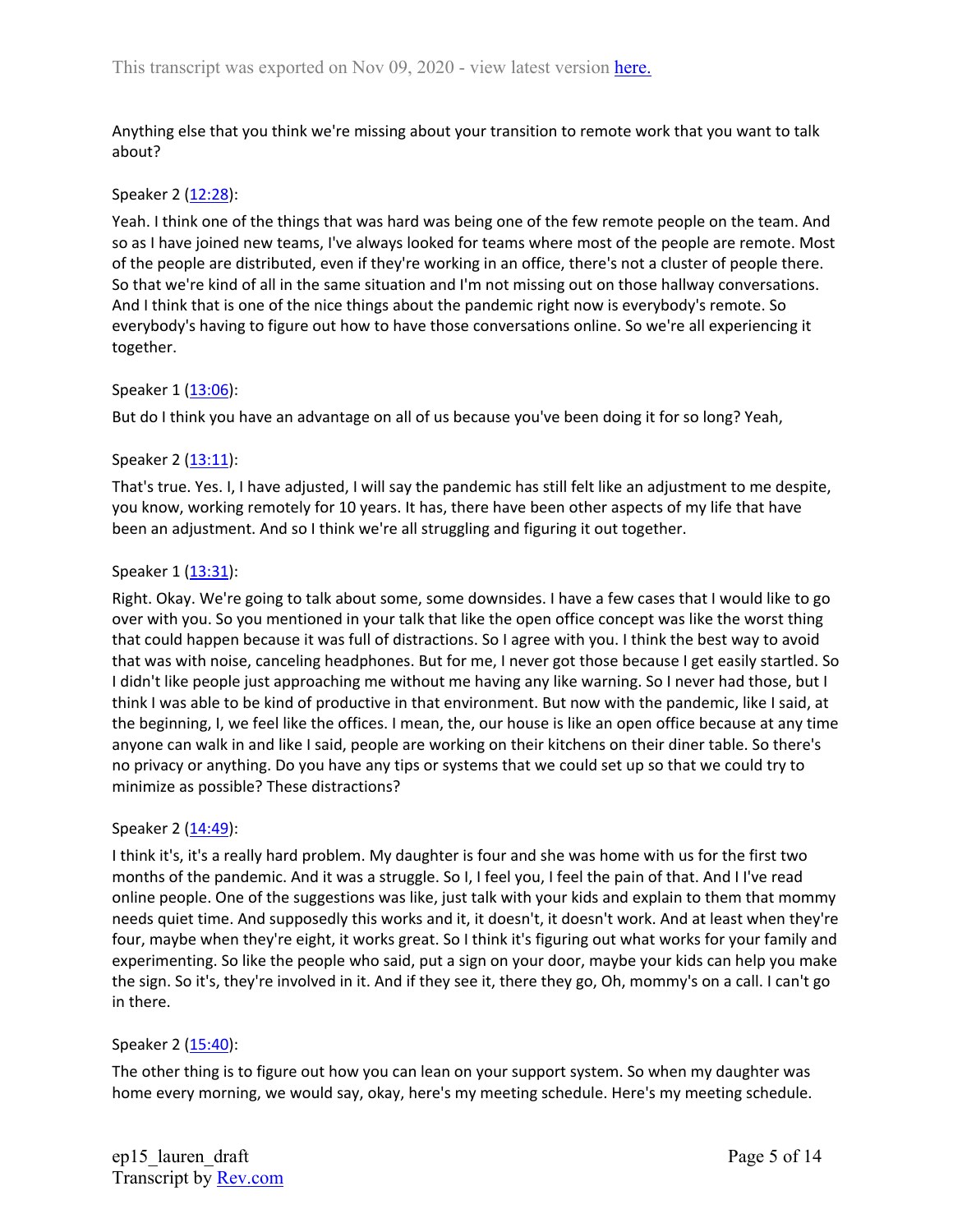How can we trade off? Whose meeting is going to win at this time? And we kind of worked it out that way, but if you don't have a partner, maybe you have a neighbor who you're comfortable trading kids with. I know it's tricky during the pandemic, but kind of figuring out how you can work through that. Maybe you're in a position to hire, hire help, you know, and I know that that's a luxury, not everyone has, but figuring out how you can trade help or whatever, to just lean on your support system.

# Speaker 1 ([16:21](https://www.rev.com/transcript-editor/Edit?token=uHuPUJTz5qq8bLLFGY1mjau048-CPByaZcj4UrY7RVml9j8wAGjpQTf_dQBvL-ExbnKeWBN_SITcu_Oa-xg_UxhIfxQ&loadFrom=DocumentDeeplink&ts=981.16)):

Okay. And, and what about if you don't have kids, but it's a simpler case if you're with a partner or a roommate and you only have one table that you both share, but the tricky thing is that maybe both of your daily stand-ups are at the same time and you're required to talk at the same time. What, what could we do to minimize the noise and the distractions?

# Speaker 2 ([16:45](https://www.rev.com/transcript-editor/Edit?token=BnAh0He94WOtNnbTOOJsaq8Z27a0eNWAZDNHOGf9GdUAl-kdH3YSiwGNVhChUz8BOA3TiUF2n1Rd8oNBVdOMZc2tE-0&loadFrom=DocumentDeeplink&ts=1005.25)):

Yeah. That's tricky as well. Headphones are crucial. Like you talked about noise, canceling headphones with a microphone, and if that's not working, maybe you can get creative. Maybe one of you can go in the bathroom or one of you can go outside. And I know nobody wants to have a zoom call from the bathroom, but like, I think everybody understands at this point, if it's working, you know, all professionalism's out the window, you know, if it's working, it's working. So get creative today. I was working from the kitchen. I normally work from my desk, but I've done something to my neck. I've been sitting oddly somehow at my desk and I haven't figured out what it is yet. So I'm sitting in a different spot just to try and fix whatever I'm doing with my neck problem. And I was sitting and I was in a meeting with my webcam on, and my husband came through when he started getting his lunch.

#### Speaker 2 ([17:33](https://www.rev.com/transcript-editor/Edit?token=wXUK0damE5tQ2Um58QyOigscEPVhAKEQ2te9_IR0ibrtYYV3HjWIyY_LlYtq_ZWdm8dAoeJ1jev4jlmGPl_sdO59a9U&loadFrom=DocumentDeeplink&ts=1053.37)):

And so I can see him in the background getting his lunch and you know, it's fine. It's hard. I think when you're doing deep level work to have noise and instruction, like if you're trying to code and there's somebody making a of noise, it's, it's tough. If you're in a meeting to me, if there's somebody walking around in the background, I just go, okay. There's there's somebody walking around in the background. That's fine. Yeah. So use your mute button wisely and, and communicate. I think you just got to figure out what works for you and in your situation.

#### Speaker 1 ([18:09](https://www.rev.com/transcript-editor/Edit?token=qCvKqiyp-lKNUwHQSYT2YTblmt0mQcjCwBdTcXJH1BLZlX-Y7eedfFNw1-74qG7id9jCPP23dOot4hI2AEPKq9kKHb8&loadFrom=DocumentDeeplink&ts=1089.89)):

No, there's like another downside that I found in that this is my case that I switched from a vibrant office environment into small apartment instead of having like commute. And then go, go, go get a cup of coffee with your friends and have meetings face-to-face so what kind of systems could we use to prevent feeling isolated from

#### Speaker 2 ([18:39](https://www.rev.com/transcript-editor/Edit?token=Ptrsnee5XKJCA4wKuyEDWT_3dnNq36VVfC3sS0oWwZ-fc57deoLf9stFOv_-t5wzy_6MeoXb1SaG0y1L0okeDEb_Qps&loadFrom=DocumentDeeplink&ts=1119.32)):

It's a real problem right now? I think a lot of us are feeling that very same way, feeling isolated from people that we miss. And so I think it's about figuring out how you can build connections with people that you know, and also connecting with people you don't know yet. So for people you do know, I know we're in the U S people are doing a lot of zoom happy hours, and I don't know how widespread that is, but my family is spread out across the U S and every Saturday night we get together and we have game night on zoom. So that's how we're trying to stay connected, but there's a lot of creative things you can do. Like, are you in an area where it's safe to go for a walk? Like you have space to go walk. That's important to me. I try to get out every day, you know, can you do a virtual gym class? Is there a local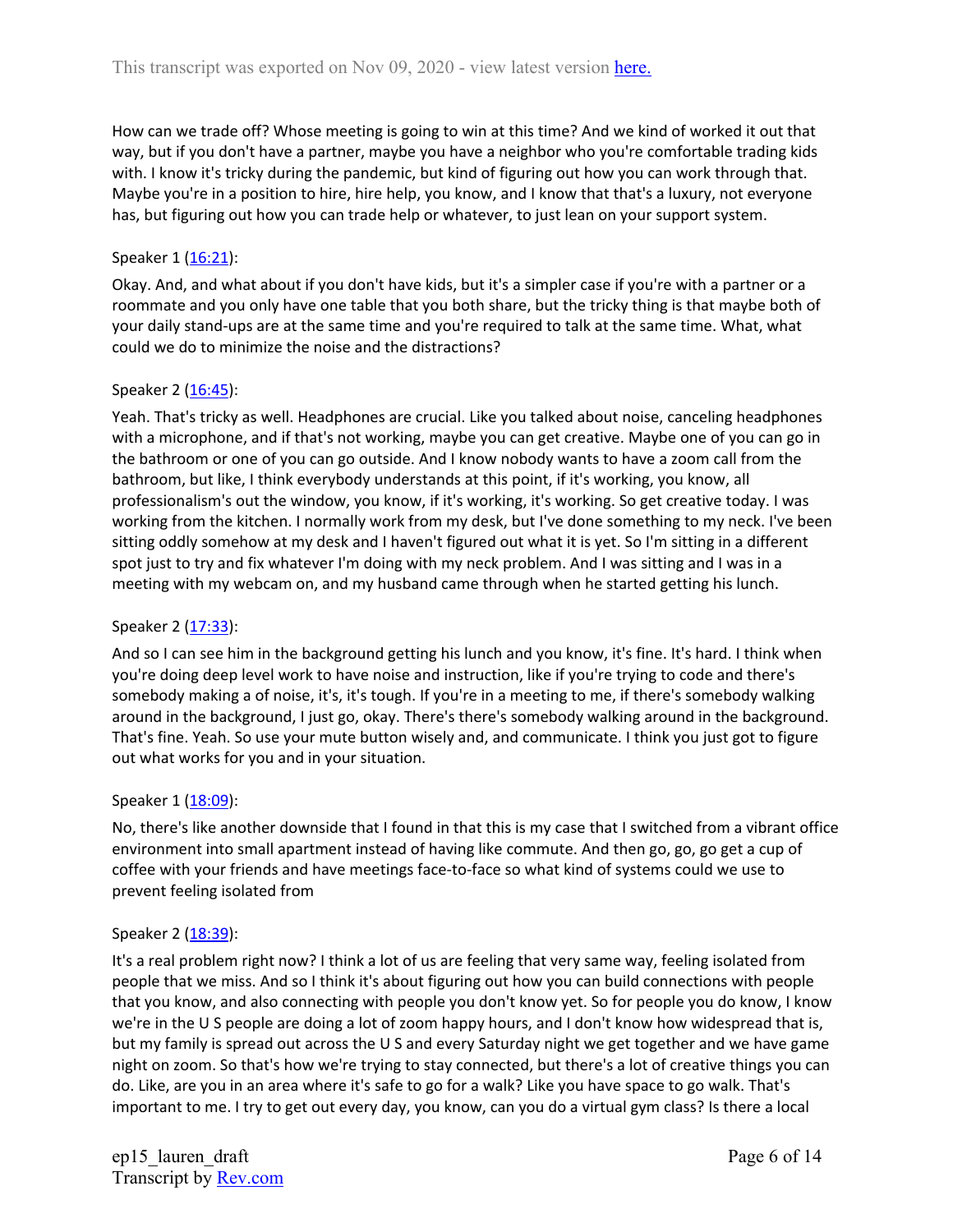organization that's looking for volunteers? Cause that's a great way to meet people. So figuring out how you can get connected either virtually or in person and feel psychologically safe doing so.

#### Speaker 1 ([19:40](https://www.rev.com/transcript-editor/Edit?token=eKVcjI3stzKypZMfFEoPc47se_99c_SqDSd06C8ZdJe_rpzt4k7R1BLoOhm6FrJrrAo7QVDDYbMYq-2FJNvatMo0zq0&loadFrom=DocumentDeeplink&ts=1180.91)):

Okay. And yeah, because you mentioned a bit some meetings, but I think that we already spent six to sometimes eight hours in front of a computer. So taking a walk is I think ideal. And maybe have I saw like a tweet earlier today that it said that whenever someone asks you to do like a song called, could you maybe do it like a phone call and get outside and walk instead of standing in front of the computer, that will be a good solution.

Speaker 2 ([20:13](https://www.rev.com/transcript-editor/Edit?token=aZhA5G93L8747qeGVc6Y-LIENizauaYxo307sjgvgGUTDTKl81TwyAoVgMkvzGUwVcIgEveHlidGoTIcY4v6fUpuYBU&loadFrom=DocumentDeeplink&ts=1213.43)):

I love that idea. Yeah.

Speaker 1 ([20:15](https://www.rev.com/transcript-editor/Edit?token=vPtgbGpKMq_BwFxpojjMeShpx3nghNmIURvGwKodImXXeX8XsbB2Wh6dZjtH6OLTqV2U7j03GyIKmRuff1EpPgkC2YE&loadFrom=DocumentDeeplink&ts=1215.71)):

And what about another constraint where it's hard for this person to make new friends? So we do attend meetups, but when there's there comes a time to ask questions or anything where we're shy about it.

#### Speaker 2 ([20:31](https://www.rev.com/transcript-editor/Edit?token=wIQoud46Ps3L0lqCc3I3LWSYiTLMN8L6pr0D_cdPcIwbCFjIE-1flF8W69V1ofL9KeW0fLKpf21XtBZ0lD5aTmebjG0&loadFrom=DocumentDeeplink&ts=1231.22)):

A lot of times I've seen at least with online conferences right now, they have online chats through Slack or discord. And to me as an introvert, that's a lot less scary to just go in and chat that way. So that's nice. And, and especially as an introvert and I'm a little shy naturally, a lot of times I'll say, okay, in this, in this meeting, I'm gonna make one contribution and I try and figure out how I can speak up in one meaningful way. And so kind of pushing yourself a little bit, not nothing crazy, but stepping out of your comfort zone is hard, but could lead to benefits.

#### Speaker 1 ([21:08](https://www.rev.com/transcript-editor/Edit?token=3jMXIjFv4CKK4y5oWMokbgvSRppZGiN9t0IeHMTo9AdNwu5-nyjBfHQncOThidXZT9Wd-L-aLuVVL7snUbhlTJrrF1A&loadFrom=DocumentDeeplink&ts=1268.64)):

Okay. And another thing that I think it's a downside right now is that I think video meetings is the new commute in, in terms that it's, it can cause a lot of stress in cankers due to be very tired. And, and that's something real that it's happening, like at 4:00 PM on a Friday, if you're still in a zoom call is you want to just slip for the rest of the weekend. So do you have any tips, techniques or something to avoid exhaustion? Because for example, in when you were commuting, people would recommend you to get an audio book or to switch routes, to do all these kind of hacky things to take the routine out of it.

#### Speaker 2 ([21:57](https://www.rev.com/transcript-editor/Edit?token=AEOySHIBSsW546Fyqp89-9_S2u181rDtw5DVXgVeECwVEsfBLMh7E0oxzJbN-A4ms_HeBalzTyhsbCB1GvXNUq6mals&loadFrom=DocumentDeeplink&ts=1317.06)):

Yeah. So I have a friend who actually, before work and after work, we'll walk around his house just in order to kind of get that mental, you know, pretend that you're going to work. So he would walk around, he would change his clothes and, and do that. I have no interest in doing that. But so what I do is I am very conscious about ending work at, at the end of work. So I pick a schedule that I, I try to stick to. And if every once in a while, things run late and that's fine. But for the most part, I start my day at the same time. And I end my day at the same time. And when I end my day, I physically shut my computer. I turn my computer off and I take my phone and I turn off any email notifications, any Slack notifications, any of that, so that I can do my best to turn off work.

Speaker 2 ([22:51](https://www.rev.com/transcript-editor/Edit?token=_k5FT3b4GZpIz4MaZahr5GWkP5R3JXMYizwbZmIlcmbeXZwyzXQmH674wCGmpukEn2SkVYxVNAKt5eY3ZqeqeLPDgDE&loadFrom=DocumentDeeplink&ts=1371.03)):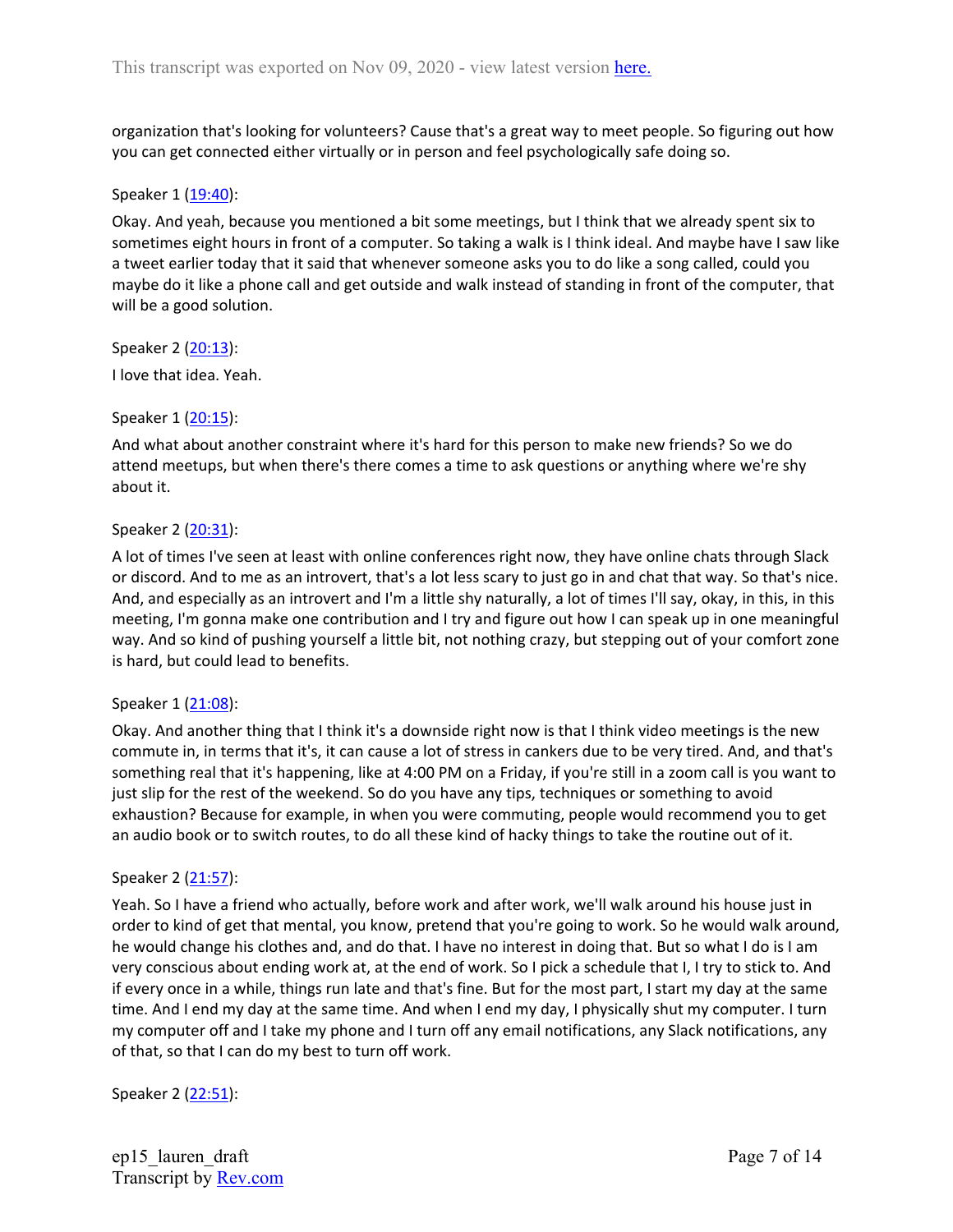And I'm very guilty, but sometimes my husband will look at me and he'll be like, are you thinking about work? And I'm like, yes, yes. I was mentally solving a problem, but I try not to, I try to relax my mind and think about other things so that I don't burn out because I know, you know, companies do want you to stick around, like, you have a lot of knowledge when you've been working there for awhile. And so they want you to survive this, right? So you want to make sure you're, you're really actively preventing burnout. Okay. So if you have kids, I know that I'm a mom of a toddler. And so going directly from work time to immediately trying to move to toddler time is, is kind of stressful for me. So luckily our daycare has reopened. And so she's in daycare now.

# Speaker 2 ([23:39](https://www.rev.com/transcript-editor/Edit?token=a8TH0aZPC2KeDeoCXYBsEBgNhthzFdTMMHIXepmehneHTAynKSS-8AttT5yj4uissw_EdplpGsRA-SEXwG63f7mLjWg&loadFrom=DocumentDeeplink&ts=1419.6)):

And so I try to give myself 30 minutes between work and her up. And that's giving me a little bit of time to decompress before half to, you know, go into mommy mode. So if you have that, that blessing of being able to have a little extra time to yourself, take it, don't feel guilty about it and, and let yourself decompress a little bit. The other thing that's been struck I've struggled with during the pandemic is I used to travel about one week a month for work. And so I had a built-in time away from day to day parenting and that's gone now. So EV I'm on mommy mode every day, every night. And so about one or two months ago, my husband and I said, okay, let's each take a night off from parenting once a week. And that has made a huge difference. And I don't really do much. I just go and I'm not home for the daily bedtime routine. And I have felt so much better since, you know, we all need breaks. So you take them.

#### Speaker 1 ([24:42](https://www.rev.com/transcript-editor/Edit?token=GeTKTfVeZP1ec-gO54AbFvkseV5CWOzculFcSlnQJq8Kcl1k0Bij6T4XPS7Kgpsb4AqcrWDp4DACZnG4P3nb8Vpgeto&loadFrom=DocumentDeeplink&ts=1482.58)):

So at the end of your talk, you gave like five tips for, for making remote work, really work. Yes. And I would like to re imagining rematching them for, for our green like version 2.0, so the fifth one would be select the right team. And I would propose that we could switch that to select the right equipment and space. What do you think about that?

#### Speaker 2 ([25:11](https://www.rev.com/transcript-editor/Edit?token=kl6cf9BsDM_1855IiH42TKnCroKvlYqVK0zWag7BXunbqkCkss0tOk8gLUf-HXZrNefA0lKM_GwYH9CzbrfbWM38N-k&loadFrom=DocumentDeeplink&ts=1511.08)):

I love it. Yes. We're all in the teams. We're in a, so let's make it work. Let's figure out how to make this work and how to be the most comfortable doing it. I like it.

#### Speaker 1 ([25:19](https://www.rev.com/transcript-editor/Edit?token=7hQrZ3q-Lduf6rKtakJAiLYouo6bGjIe1G8HFtm7BP-5EDi9uQWQqEAvM5HuxUhCfOc9H0euZ8u1zEvog5pUF0Pzw7Y&loadFrom=DocumentDeeplink&ts=1519.15)):

Okay. And what about equipment? We kind of talk about it that it doesn't have to be all fancy, but what do you think of would be the best to prevent injuries when you're sitting down like in a funky chair or would the height of the monitors is key.

#### Speaker 2 ([25:39](https://www.rev.com/transcript-editor/Edit?token=smdu7odqtqxfxUqXSoG5qGA26ztNNoHFqrdcUpXOrs8KWIv9Wbiini7dp75qOcnM4sPGvF6atm7bvgxQlzI1z4mTvQo&loadFrom=DocumentDeeplink&ts=1539.43)):

Yeah. Making sure the height of your monitors is good, making sure that your keyboard is the right height. You're sitting in a chair with lumbar support, but I know, I know that some of these are luxuries and not all of our homes have space for those things. So do what you can and, and try to get creative.

#### Speaker 1 ([25:58](https://www.rev.com/transcript-editor/Edit?token=D-Zu0_7CLC9TLCJ7vP_4n2S_VayZl6wFMXuKWukOWz1JwrdEa8JdRmhTVASZZt_CetnC5hzWwmQMklRK3ORc_ghBm_c&loadFrom=DocumentDeeplink&ts=1558.57)):

Okay. Yeah, because I seen that you could use like living room cushions for your back and that's something you already have. Have you had any injury or something related to this when you switched to remote work?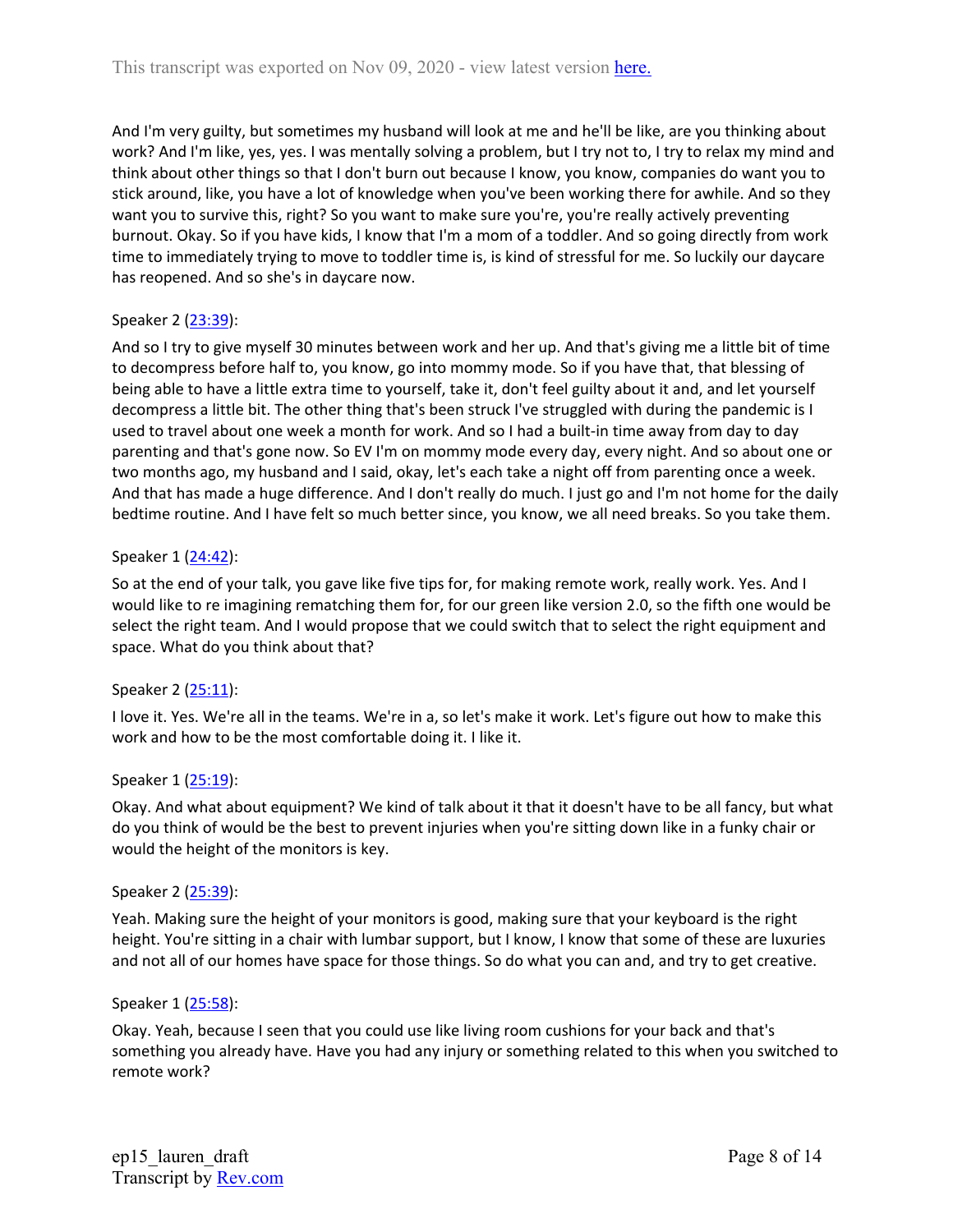# Speaker 2 ([26:13](https://www.rev.com/transcript-editor/Edit?token=khXqv8wBUCKOOkDoFK5w6h5-l-rCCjpEu45yb3clgoAe6FlbAyNTGUL1gytMESYI7_W2QXCkXxoH_7O7x0d7avR5S9A&loadFrom=DocumentDeeplink&ts=1573.96)):

I, I did not, but the last week and a half, I've had really bad neck pain and I haven't figured it out. I, I stepped away from him for the weekend, from my computer for three days, didn't touch it. And the neck pain went away. And then I came back on Monday and the neck pain came back. So I know it's the computer. I just haven't figured out what I'm doing. I'm sitting wrong somehow and I need to figure it out. So it happens. It happens and you just gotta pay attention. Right.

### Speaker 1 ([26:44](https://www.rev.com/transcript-editor/Edit?token=-EjLq4k_z4yiLE2fB-b2lkX92fkP7rDcvVRLmSTQ1engDOaTS2-GwYy_9-KMbAHJWAwnvmJ98av-dQPc4vmwh9_Zbuc&loadFrom=DocumentDeeplink&ts=1604.01)):

And, and I'm someone that I don't like being like silly in front of my coworkers. So when we had like stretching classes or meditation at work, I didn't do him. But do you find that that's something important for, for sitting at the desk all day? Like having like a stretch routine or similar?

#### Speaker 2 ([27:08](https://www.rev.com/transcript-editor/Edit?token=V839OkWlTl_2AOp2MewUIP09vE-KjPFRSBfLjw3r_xSIrfNOC6FgyPOkxL34Hs0kMEW99C4kPMmhWtlOStFgx4-sN3k&loadFrom=DocumentDeeplink&ts=1628.84)):

Yeah. So my Fitbit reminds me at the end of every hour, if I have not walked 250 steps, it'll be like Lauren, get up and walk. And honestly I ignore it more than I should, but that's a, that's a good intake indicator that I should get up and walk. The other thing that I try to remind myself as if I were in an office and I had to go to a meeting, I would get up and physically walk to the conference room. So it's okay to take two minutes and walk around your house and clear your head before sitting down to a meeting. And so that is something I do try to do is, is get mentally set and, and clear my head a bit. And it's so easy to get sucked into Slack conversations and things before meetings. But if you can try to remember set like a few minute reminder before your meeting to get up and move,

### Speaker 1 ([27:54](https://www.rev.com/transcript-editor/Edit?token=wNjXQs9TxqMqBFCl2SA9HTykjWlEUGjA9cKFGJMkVAGUy1COPZUw81Ah5YzusTG_vm1ppS61gxTlzjLtpDFJns65Flw&loadFrom=DocumentDeeplink&ts=1674.05)):

Right. And also something regarding the space. Like if your only option is to be in the dining room table, maybe bring closer to a plant or a flower too, to make it a bit more lively. I don't know. Do you have any act like that?

# Speaker 2 ([28:15](https://www.rev.com/transcript-editor/Edit?token=dDbls79BR-TW31TtaZH4J9WDBTf1sOFmDdLqS2fEjWrN9n6ogEluqt7SUY8Zfrc67lxBghtOIPgEgGA0sdCw5SOgNVk&loadFrom=DocumentDeeplink&ts=1695.86)):

I like to keep a window open so that I can see outside. I can see people walking by and that makes me happy.

#### Speaker 1 ([28:23](https://www.rev.com/transcript-editor/Edit?token=jupz9UO_G4UMyhApZcjnlAhCzbsu3VyGdTYhvvukRaDv6YF0q_UG9nDJAHeTOG1FZFk8gcTZiI-6kFUcEqG2CWuHcKo&loadFrom=DocumentDeeplink&ts=1703.84)):

Okay. D number four is be productive. I didn't make any changes to that. So if you want to go through suggestions.

#### Speaker 2 ([28:33](https://www.rev.com/transcript-editor/Edit?token=horILTGmMaslNuBeMxI8FW3k6fP7Ph-5jOpq1CEhR49HvV2Ld_nffFtRw8M32eGGBtbk2doUZJSKG3Pww1OKuvp7vSQ&loadFrom=DocumentDeeplink&ts=1713.65)):

Yeah. So it's really important to try to do your job every day. And I guess, let me, let me couch this just by saying like there's a lot going on right now. And if you're struggling to work from home, if you're struggling to be productive, it may not just be the working from home part. It could be all of those other factors adding up. And one of the things that I really appreciated about my management team when the pandemic first hit is they came to us and they said, look, we know you, weren't going to be as productive right now. That's okay. Do what you can. We want you to make it through this in the long haul. We don't want you to burn out. So give yourself a little grace. It's going to be okay. You may not be as productive right now. And that's fine, but let's talk about how we can try to be productive.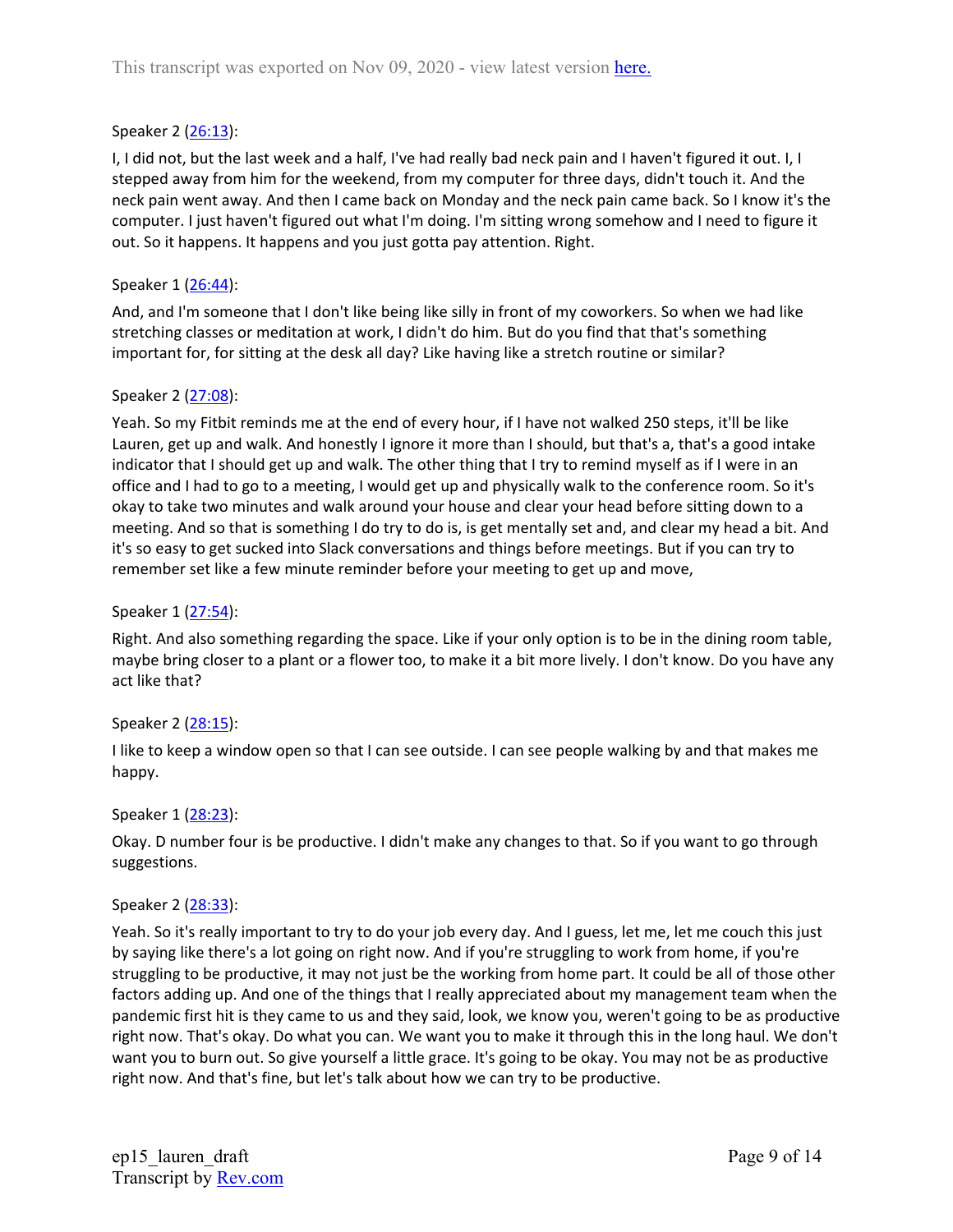### Speaker 2 ([29:20](https://www.rev.com/transcript-editor/Edit?token=Z8roLCyIOmkHhDY8QDZHzMat1_grFiFqRxH7sGt62qOL_ORxq-2BMH7IHv3kHB23XVx05Hxjco1twT5Ual8PdACntHw&loadFrom=DocumentDeeplink&ts=1760.21)):

So what I do at the beginning of my day is I go and I look at my task list and I pick what's the most important things that I want to work on. So I usually try to pick two or three things that are important. And I, and I focus really hard on those. And the nice thing about that is that I'm not focusing on. Maybe what's most urgent. It could be, it could be what's most urgent, but could also be what's most important. Cause I want to make sure I'm giving myself space in the day to work on those big projects, the things that matter. So pick those things, work on them really hard and then move on to something else.

#### Speaker 1 ([29:55](https://www.rev.com/transcript-editor/Edit?token=IuNHdwupnn_DsrCNYSQkMtPzKjvBbYfBbWpN_Ntl-BrY_tQrXJTKaYC4eKxIF2ao_PqPspK8AdiI8YFiaLhJ-Piyrv0&loadFrom=DocumentDeeplink&ts=1795.41)):

Right. And organization is key in that, right? Yes. Yes, definitely. Why do you do it in the morning instead of doing it before closing your computer the day before

#### Speaker 2 ([30:09](https://www.rev.com/transcript-editor/Edit?token=Bd0horNolS-wIYT2XNigOwKZ-tVYB0mbwD1krbfb6pJNkIHladgkcpbycCR16qlX5Qp0ErqGjRX69uZzLAB46pmLZLc&loadFrom=DocumentDeeplink&ts=1809.36)):

That that is my preference. I like to come in and just see what I have to get done, but I think there's definitely in the evening would be another great strategy before I closed my computer the night before I do usually check my calendar to see what's on there so I can start mentally prepping for whatever's coming my way. So I think whatever works for you.

#### Speaker 1 ([30:32](https://www.rev.com/transcript-editor/Edit?token=lKyODhku2wcmfUMCdXUCyF46oCKp-kntL63KRpHjQxXPBJgX-g8X-n_EK7pZs0luMT-0pT9bh5KSoHZoGzuHerR0P1I&loadFrom=DocumentDeeplink&ts=1832.15)):

Okay. Tip number three is communicate with your team. And I think that's even more important now than before, especially for a lot of people that had like relied on face-to-face conversations. And do you have a, can you share with us what, what that means or how can we be better at communicating with our team?

#### Speaker 2 ([30:57](https://www.rev.com/transcript-editor/Edit?token=j85dl7CuSY_Fy_3EaOEQBb22bSuvts67b3JQznkxJP0NIOSyrXEEkpf_0ycODZCTgHbYe-sEiz8bdP3M7xdDf_PFB7M&loadFrom=DocumentDeeplink&ts=1857.24)):

Yeah. So one of the things that I'm going to shamelessly borrow from nor Denzel, this was one of her tips was she suggested that we be great PR agents for ourselves. And I love this idea because we need to make sure that we're controlling the message about what we're saying about ourselves, because people really only know what we tell them. So if someone comes up to you and says, Oh Lauren, great job on this presentation you did. And I said, Oh, well, I kind of screwed up this part and I fumbled this. Then that's what's in their mind. Right. But if you just say, Oh, thank you so much. It was a pleasure to do. You're being a great PR agent for yourself. And that's good if someone gives you a compliment forward it onto your management team. So they know if you do something great, let your team know, let your management team know so that people are aware of what you're doing. Cause the last thing you want is for you to be working really hard and nobody to have any idea that you're doing it. So doing good work is important, but also making sure that people know about it is also important. Okay.

#### Speaker 1 ([32:03](https://www.rev.com/transcript-editor/Edit?token=BLkXZSZEB2trtDESEMk9sg2eB39kpXnFySZott_1iJE6V2Ml0xxISe7VGxtfVL1uaeWE6KFoov2fqs9eQKJof-TZHf8&loadFrom=DocumentDeeplink&ts=1923.93)):

Okay. And one question I have about this subject is that many of us are being onboarded to new teams. So of my last year I have like a week long of face-to-face conversations and we went to lunch together and all these things that right now are not possible. So how can this relationship be formed when you're being onboarded, virtually?

Speaker 2 ([32:31](https://www.rev.com/transcript-editor/Edit?token=2cmTyoXcvmK-a2Q3AuLps8h6XlNFcY6W5JNbnX7LzTsD_Y3TDjr5BDMwDlJWq4Mr_1s4UU8_2dTi2c21E4sDqBsPr0A&loadFrom=DocumentDeeplink&ts=1951.74)):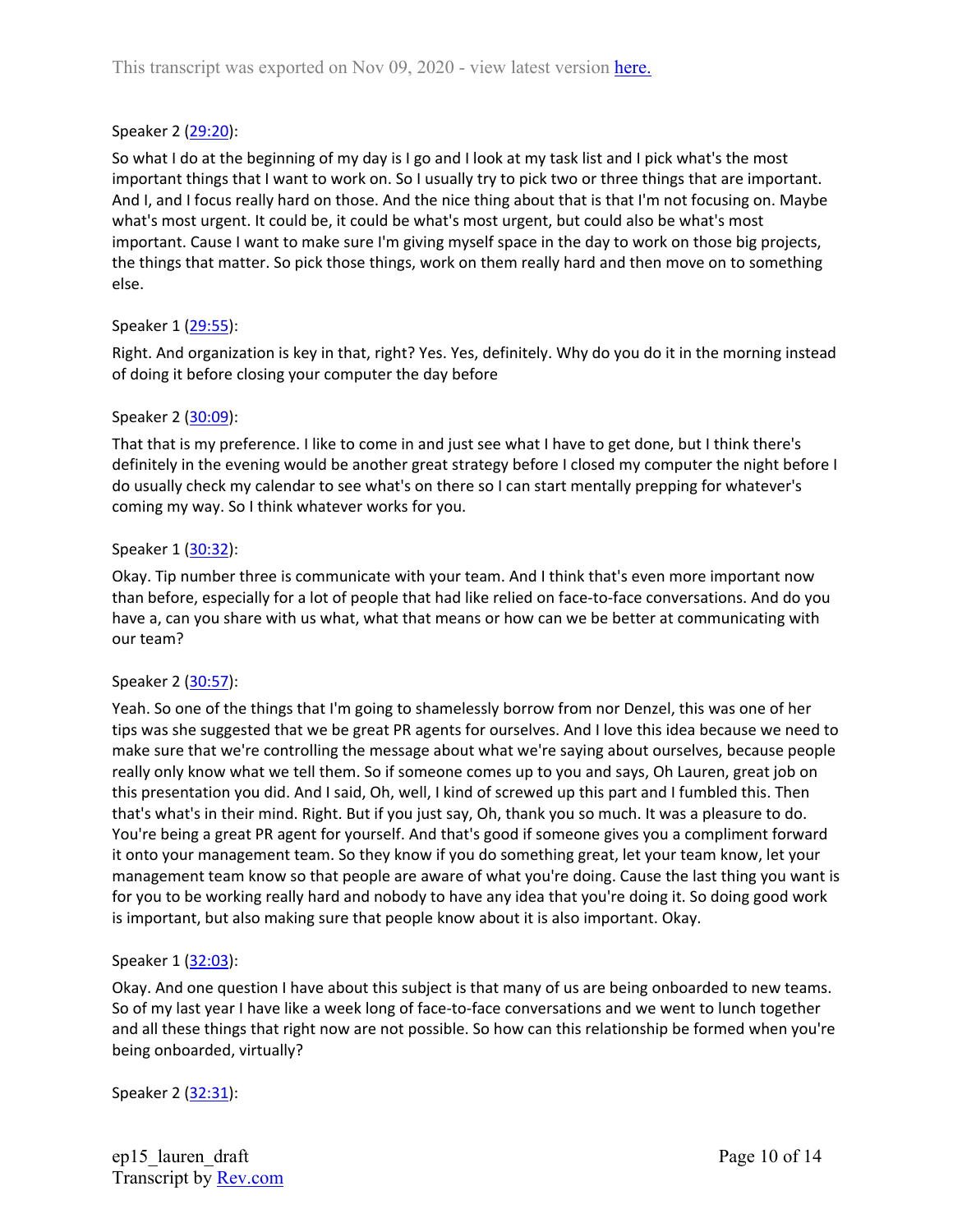So a couple of different suggestions. My mentor several years ago suggested that when I joined a new team, I set up 20 minute meetings with everyone individually on the team. And I was a little scared of this just to be upfront with you. It seemed like, Oh, what if I'm bothering them? They don't have time for this. This is going to feel awkward. And everyone said, yes. And then everyone was like, thank you so much for setting these up. So people want to get to know you. So don't be intimidated. Just, just do it, just try it and tell them a little bit about your background and you know, something personal about yourself so that they have something to kind of talk to you about, like give them, give them something interesting and then ask them as well about themselves. And if it goes, well, you can always talk longer, but if not, that'll probably take 20 minutes and then thing they know what you're doing and you know what they're doing. And so you've already built a little bit of a personal relationship. And once you have that personal relationship, it's so much easier to go and say, Hey, I got stuck on this. Can you help me? Or I don't know who to ask. Like, do you have any idea? So start building up those relationships right from the beginning.

# Speaker 1 ([33:39](https://www.rev.com/transcript-editor/Edit?token=NKm7KrKTH1tKFttNYrbgUEjvvP46hfPcAS3WyuBC9neY4epvXL2dPTcb5T9lux69nxsex-IxjQG7KaQkYlHohqkk9rg&loadFrom=DocumentDeeplink&ts=2019.03)):

Oh, okay. That sounds great. And how can we be better at communicating at Slack? Because right now I think at least, I don't know if it's my company or everybody, but we have like a hundred channels. It seems, and everybody is tagging you in some places in how can we kind of declutter our Slack and be better at communicating there.

# Speaker 2 ([34:05](https://www.rev.com/transcript-editor/Edit?token=uL89w_tkgrfQjrsgtV-qxTP4jCFkWDYnZKrqqrWxM-X7ML_WTrC4QFZOHiAwSHajTKIjaVeJ2NaDjqsv67YyBApovB8&loadFrom=DocumentDeeplink&ts=2045.92)):

You know? So I actually really like having a lot of channels. So to me that's really handy. Cause I know that in my channels with my small individual team, I can talk about everything that's going on and we can be, we, we can be very informal with each other. And then in the bigger channels, I am going to be asking, giving shorter updates or like asking bigger questions, but I'm not going to be just chatting about what I did this weekend. And so being kind of aware of how many people are reading your message and how much you're cluttering up. Those big channels with everyone is, is good. But yeah, I think I would always err on the side of over-communicating than under communicating.

#### Speaker 1 ([34:49](https://www.rev.com/transcript-editor/Edit?token=0wvwp3z6wkOP8nGvAv11gqzjyg_ay09_7Qs_he0MMecAnK9tXXw0krH8HFitSbe9TpjwbW8PZ9B_oxUSwwbxeBt4toU&loadFrom=DocumentDeeplink&ts=2089.24)):

Okay. That, that makes sense. The tip number two is to travel and you focus that into travel to meet your coworkers. So we can reimagine that one to start getting out of the office and the offices on quotes because it's your home. So what can we do there?

#### Speaker 2 ([35:15](https://www.rev.com/transcript-editor/Edit?token=7zwHmsMBpTxuhhq5t2Vq6XoYcP_FbI5Nfv62x3EOQ8bjFsmj5h8sLI9q60SgBJsF8MgtjKMuq2tV_mCiP85H2gxKjHA&loadFrom=DocumentDeeplink&ts=2115.37)):

So I think just figuring out what you feel safe doing outside of the house is really important and what you and your people, you're going with your family members, your friends with they're comfortable with and, and taking advantage of nice weather. So my family we've started doing take out and then we'll eat in the back of our car instead of eating in the restaurant. So figuring out what you feel safe doing, and what's fun, just go for it. And I think one of the suggestions you have is start a new hobby. And, and I love that like, like try something new. It's, it's really easy to kind of get into a feeling kind of down or kind of stuck like, and like, Ugh, so much has been taken away from us. So I love the idea of starting a new hobby and that's awesome. Have you started a new hobby?

Speaker 1 ([36:05](https://www.rev.com/transcript-editor/Edit?token=whinLaEwIvmQ0vQ51PvyBi6PK5jhi1wccawWr6t8Hul_IbxTFVlLexdEz3jV-_KPwPe4NET-0s0qkEH9dPovlyv6k2M&loadFrom=DocumentDeeplink&ts=2165.39)):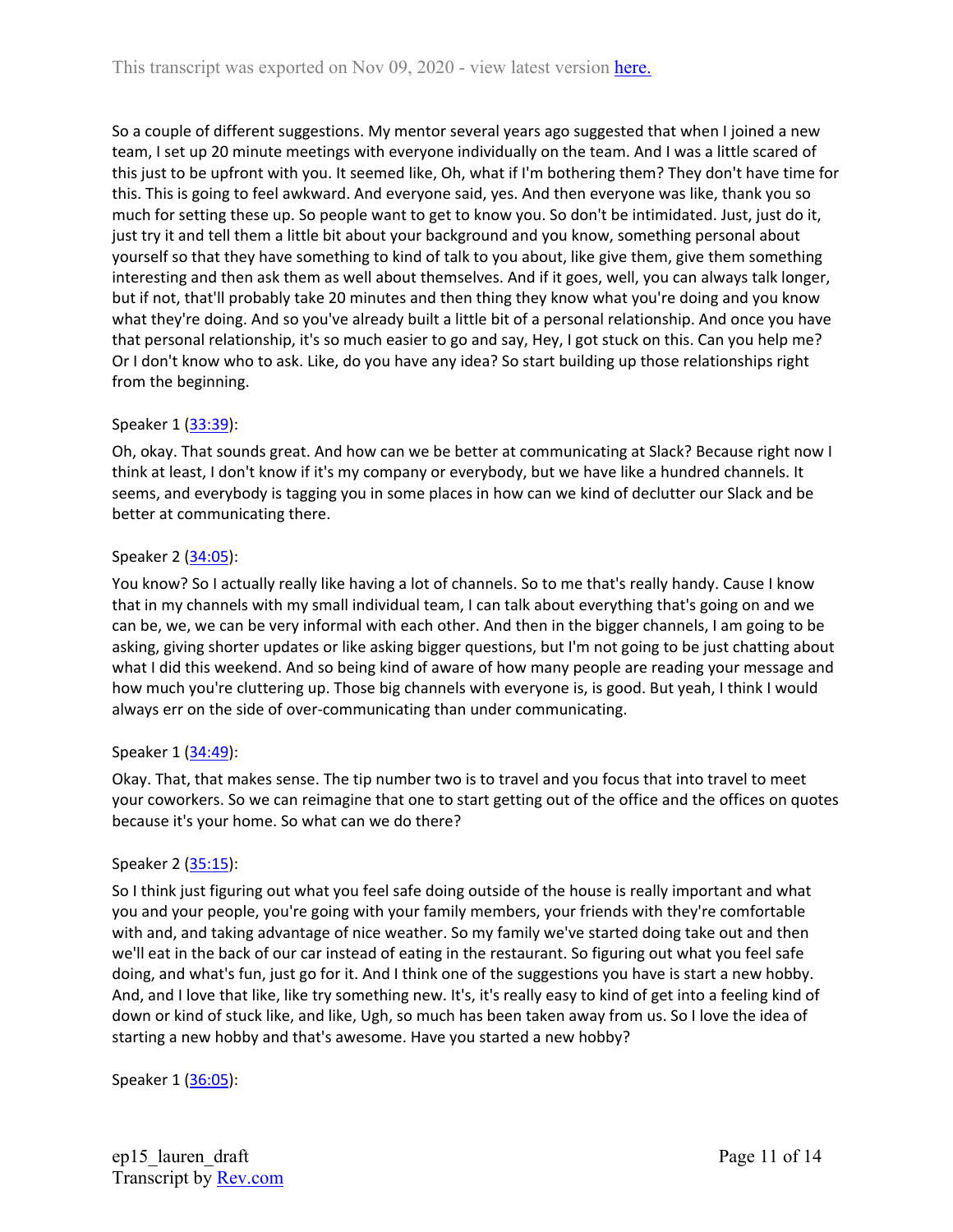We didn't start, but we got back to it. My dad has like this 2000 pieces puzzle and it's like a, the box was, has been sitting on our house for, I don't know, five years. So we finally opened up,

Speaker 2 ([36:24](https://www.rev.com/transcript-editor/Edit?token=V9UZtSAPvd89VKr8SZRhM4be6P0ejzNSROyVDRX4mIH5Kp9H-xywLYJk9r3m6iNQAnVF34V0afXums0vaP7j4etlNnw&loadFrom=DocumentDeeplink&ts=2184.05)):

I've been doing a lot of puzzles as well. Yeah.

Speaker 1 ([36:27](https://www.rev.com/transcript-editor/Edit?token=2kM7Lcb4aQV40cF9xijr3ry6NpXrKu-B6rfwIDWgH8EA2Vf_uuB4N_gBNdZCQiEMWcstiCuHz_NkXFNm2FymUvdWx_U&loadFrom=DocumentDeeplink&ts=2187.5)):

And do you, what do you do with them after they're done?

Speaker 2 ([36:31](https://www.rev.com/transcript-editor/Edit?token=ClgGWmRWumx1M5X3tOKHK1IgCIQHSx9Hxk48uCu2lrnY4EdPPpRV1qeYv1vu--dbCYV47a7Znm3p1zEEOtOE77QdfDQ&loadFrom=DocumentDeeplink&ts=2191.97)):

I keep them for like two days and then I smashed them back in the box.

#### Speaker 1 ([36:36](https://www.rev.com/transcript-editor/Edit?token=-EbveosYk4yyxy9x8NRnI3LiUZT-RV_ABLJTxu5tC1zgHjteXpDbaWJABS5MWAg8vlAbhpbAY4K3GHfiBHJPTiUpxbM&loadFrom=DocumentDeeplink&ts=2196.08)):

Right. This is like a big hobby for, for my dad. So he actually learned how to glue them together and put like a plastic cover. Nice. Okay. Your last point would be to actively prevent burnout in and I think this is even more critical in lockdown. So what can you share with us about that?

#### Speaker 2 ([37:01](https://www.rev.com/transcript-editor/Edit?token=ahP3_lDIu6pcELTIDBq8Gegsgu7p91O3PxXOBieLYaICM5xnujHpj-bpjLz-RXLTPDXLPuP8RNbdsEBy0pNMx4RWbnU&loadFrom=DocumentDeeplink&ts=2221.16)):

So I think the most important thing is to try and keep a schedule that works for you. And so for me, I like to do all of my work in, you know, a solid eight hours and then, and then be done. I know a lot of parents are working split schedules right now, which is really tough, the context switching, but they're making it work. And so finding a schedule that works for you and being able to give yourself downtime is, is crucial. So turn off your computer, turn off your phone notifications and really take a break at the end of every day so that you aren't burning out.

#### Speaker 1 ([37:36](https://www.rev.com/transcript-editor/Edit?token=Yvc_DjtWrCZi6__dLH9r5xrMCq_I-_LaR42fVeNwkE75zHmmdefLK6RercHFpqqJNdPLYkrS8KmqLoY1JnP0w_WWhaM&loadFrom=DocumentDeeplink&ts=2256.47)):

Okay. And there's like you mentioned in your talk a bit, there's like this feeling in Latin America, that if you're not at work, I don't know, eight to nine hours you're slacking off and you are setting a bad example or you're, you're not a good employee in that is even like, it grows when you're remote, because you mentioned it. If people are not seeing constant updates of you, that it's stressful for you to imagine what other people think and how you're being lazy or a but employee. So how can we prevent that?

#### Speaker 2 ([38:21](https://www.rev.com/transcript-editor/Edit?token=OYXOoy4NaSt0wxu0n1cfmoTgRRHm51RCEs2QMI5qBKqqBQjuqha4ZN_lyrrWSfxazqf3vyTqYXiUhbofXzop4bu00Vo&loadFrom=DocumentDeeplink&ts=2301.44)):

So when I'm online, I try to be pretty responsive to people on Slack so that they aren't wondering what, what is she doing? And I think that this is maybe shifting now that more people are working remotely. I think people are starting to understand, Oh, if they're not responding, maybe they're just trying to get some deep work done. Like maybe they're in the middle of coding and that's fine. So if I know that I have to do deep work, then sometimes I will actually just put in Slack a note and I'll say, I'm working on XYZ and I'll turn off notifications just so people are aware. That's why I'm not responding. I, I like to think that hopefully the tech industry is starting to move towards results rather than time checking. And it's, we're not there yet, but I like, I would like to think that we're moving in that direction, that hopefully my work speaks for itself, that I'm getting the results done. And you don't need to worry about when I'm working, but I'm making sure I'm getting my job done. I'm working with my manager to make sure I we're both on the same page about what my targets are. So there's no surprises at the end that they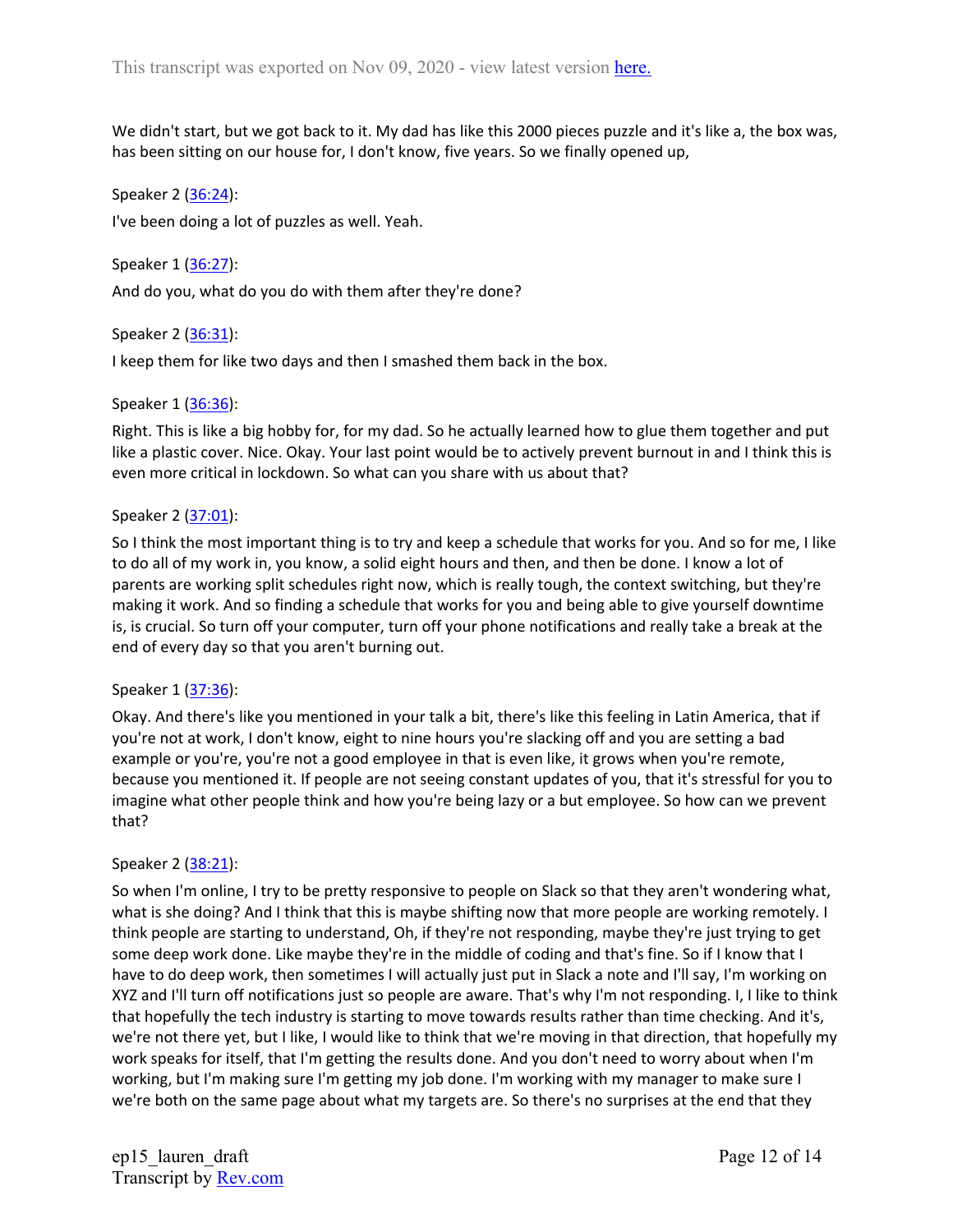were expecting something or you know, that I miss some Mark and being very clear about expectations. And as long as those expectations are being met, we're all in a good place.

#### Speaker 1 ([39:43](https://www.rev.com/transcript-editor/Edit?token=j4hw0XoY8dCvyfpc9YrAmbBGIzsNu50WdtCSaJEV4OyPjuNolzSUqmq20rPYQfDMNRmzGLKFU3_IadieaoLT0lyd-Yc&loadFrom=DocumentDeeplink&ts=2383.08)):

Okay. That, that makes sense. I see your last point here in that could be a great closing if that's okay with you. I just want to jump in with one last question about how could you be a better manager right now that your team is completely remote? How can you support them and get them excited about work without micromanaging or wanting updates every five minutes?

# Speaker 2 ([40:13](https://www.rev.com/transcript-editor/Edit?token=7Shm7GGJ1wAgXQFyS7o00z9X1arChmxjUSp78-BKaA8H05lxToymWQr9l0XwRs520WAQMMiB_te1WlpoRzMDXL9zlgM&loadFrom=DocumentDeeplink&ts=2413.77)):

So, w I think I mentioned this earlier, one of the best things that my management did for me was right at the beginning of the pandemic said, look, I know you weren't going to be as productive right now. And that's okay. And that was something hard for me. Like, I felt like I was being a bad employee because I knew I was being less productive. And so for them to say that and to say it more than once, like that was huge for me. So acknowledging that things are tough and people are going through things and that's okay. And you care about them as people, and you want them to come out stronger on the other side of this is huge. Okay. The other thing that's really helpful as far as like being productive is having one-onone. So on a regular basis, I really like to have a weekly one-on-one.

# Speaker 2 ([40:57](https://www.rev.com/transcript-editor/Edit?token=DMCRx2CT1PCmN1rojtnEbFZ6PamyHU3wdpsvTcs7EN4hHUBtGMyJur02ayj9Qonj6ZY4ilz6XhHHLrX1toxz8hltkw8&loadFrom=DocumentDeeplink&ts=2457.54)):

And so every week I tell my manager when I did last week, when I'm going to be working on this week, and then what's on my mind. So things that I'm like I'm struggling with or things that I'm concerned about, or like I'm looking ahead and I think this could be a problem. And so that helps us all set expectations of, of targets of what I'm working on. And so, as long as expectations are being very clearly set, I think that makes a huge difference. Also, one of the things that's really nice about my company is they have a focus on mental health. So we have mental health benefits with different companies that we can get counseling, or we can do meditation or things like that. So making employees aware of options and you don't have to do it in a, like, I think you need this kind of way, but like, I just want to make sure you're aware of these options and supporting people through that.

#### Speaker 1 ([41:49](https://www.rev.com/transcript-editor/Edit?token=0Rzp_aAmgncLpBlxoh5QdcoBfQzuVD0BwmgVkBjHdyWvm6Q6C9NRYG4AraGZP35-MufBUh77g2jh6JR5DkOSN7DdNZI&loadFrom=DocumentDeeplink&ts=2509.39)):

Okay. Do you have any general advice for, for everybody that's struggling a little bit with, with the transition. I know we've been, it's been a few months, but some people are doing it wrong or could be, could be better at it.

#### Speaker 2 ([42:06](https://www.rev.com/transcript-editor/Edit?token=OErNXHeJNstBEGKbXzTvCnY60QfTOYQBqtys64rIW8JUQM1BKnItjFo0KgygbQ1JOGpi7e2EiOg9w_4maZIug1vyD5c&loadFrom=DocumentDeeplink&ts=2526.31)):

Yeah. So if you're struggling with the transition to remote work or you're feeling unhappy or feeling a little depressed, I encourage you to talk to a therapist I've been working remotely for 10 years and 2020 has still been really hard for me. There's so many complicating factors. It's not just the transition to your own remote work. It's the worry of catching the virus it's dealing with having the virus or your friends or family, having the virus. It's the change in how children are going to school. It's the job loss and the financial worries. It's your canceled plans and the sadness that goes along with that, it's that feeling of isolation. It's the systemic racism. It's the worry about politics. It's our whole lives being turned upside down and shaken. A couple of months ago, I decided to speak with a therapist for the first time in my life. I was having a hard time coping with all of the change. And I spent a whole day crying about something very silly that happened. And I was like, I'm not crying about this silly thing. I know I'm crying